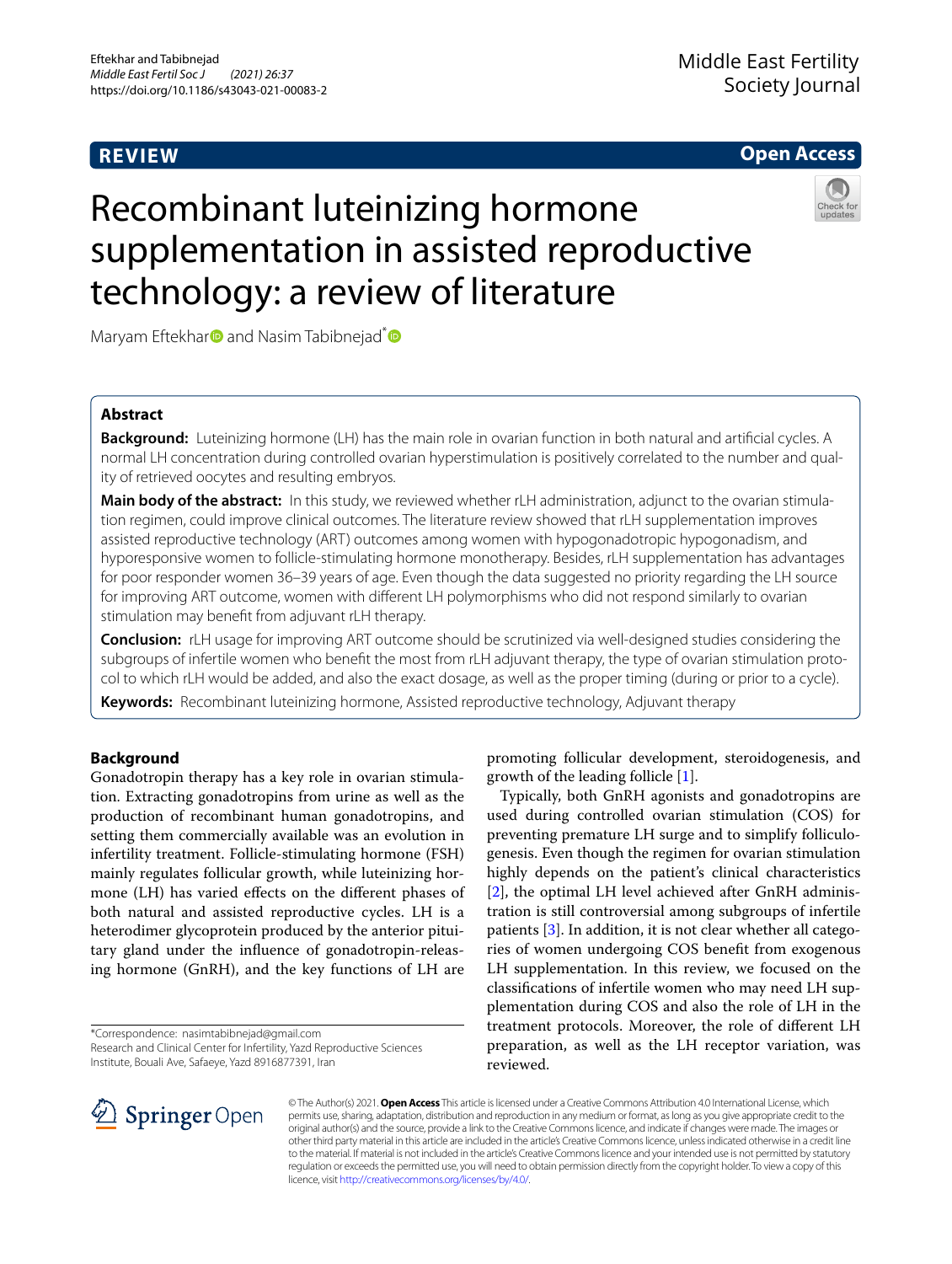#### **Main text**

We performed a narrative literature search in the Medline/PubMed, Google Scholar, and Scopus databases. The end date for the search was June 2021. Our search strategy was based on the following keywords, alone or combined, "luteinizing hormone", "recombinant LH", "rLH", "rhLH", "ovulation induction", "assisted reproductive technology", "ART", "in vitro fertilization", "IVF", "Intracytoplasmic sperm injection", "ICSI", "anovulation", "poor responders", "hyporesponse", "LH preparations", "*LHCG* receptor", and "polymorphism".

#### **A brief overview**

LH, a glycoprotein that is synthesized periodically by the pituitary gland, coupled with FSH, is considered the main reproductive hormone. LH direct binding to its receptor on the surface of the target cells on the ovaries induces a stream of molecular events  $[4]$  $[4]$ . This procedure continues with the activation of specifc signaling pathways and leads to gene expression. Both LH and human chorionic gonadotropin (hCG) have long been thought to be equivalent because of their common receptor, which is mostly expressed in the gonads and stimulates the classical cAMP/protein kinase A steroidogenic pathway [\[5](#page-6-4)].

LH stimulates the theca cells, which are located on the outer layer of the primary follicles, to secrete androgens which are in turn converted to estrogens during folliculogenesis  $[6]$  $[6]$ . The mid-cycle LH surge motivates final oocyte maturation followed by ovulation. The oocyte meiosis resumption occurs by the completion of meiosis I and initiating meiosis II along with the separation of the oocyte–cumulus complex (COC) from the follicle wall leading to ovulation [\[7](#page-6-6)]. Both experimental and clinical documents represent that there is a "threshold" for LH levels to promote normal follicular development and oocyte maturation [\[8](#page-6-7), [9](#page-6-8)]. It is stated that the expected amount of LH required for optimum efficacy is very low, and usually less than 1% of LH receptors on the ovarian follicles need to be occupied for achieving the highest steroidogenic response  $[10]$  $[10]$  $[10]$ . This perception was originated from old pharmacological in vitro studies on the efect of hCG on rodents' Leydig cells. However, new evidence criticizes this concept by indicating diferences in rodent gonadotropin-responsive cells as opposed to human ones [\[11](#page-6-10)].

On the other hand, overexposure to LH has a detrimental efect on pre-ovulatory follicular development. Depending on the follicular developing stage, excessive LH concentrations result in premature luteinized follicles and follicular atresia [\[10](#page-6-9), [12,](#page-7-0) [13\]](#page-7-1). It is stated that a limited amount of LH is necessary for normal follicular growth. In other words, a "ceiling" can be defned for LH level, which is higher for mature follicles than immature ones and LH concentrations above the "ceiling" have adverse effects on the growing follicles  $[8]$  $[8]$ . As a result, the LH window during the follicular phase of the menstrual cycle is considered LH levels between "threshold" and "ceiling" values [[8](#page-6-7)].

#### **LH in controlled ovarian hyperstimulation cycles**

COS is considered one of the main factors to achieve a desirable outcome in assisted reproductive technology (ART) cycles. Moreover, FSH and LH play a synergistic role in folliculogenesis during stimulated cycles. At frst, GnRH analogs and gonadotropins were used to reduce unexpected LH surges during COS. Throughout the progress of ovarian stimulation in in vitro fertilization (IVF) cycles, the LH potential value and its efective dose along with the efficacy of different LH forms have been assessed by several studies  $[14–17]$  $[14–17]$  $[14–17]$ . hCG is the drug of choice for inducing LH activity in the clinical use, especially in ART cycles, and lately recombinant LH (rLH) has become available for clinical practice [\[5](#page-6-4)].

Recently, a large observational study among poor prognosis women who used the combination of LH and FSH during COS showed that adding LH to FSH signifcantly increased the mean of retrieved oocytes and cumulative embryos [[16](#page-7-4)]. Exogenous LH may have advantages for women with long GnRH agonist downregulation or those who were treated with GnRH antagonist protocol as well as women of advanced reproductive age and patients with hypogonadotropic hypogonadism.

## **rLH in hypothalamic hypogonadism women; WHO type I anovulation**

One incontrovertible group of patients who may beneft from LH supplementation is hypogonadotropic hypogonadism (HH) women or World Health Organization (WHO) type I anovulation with a prevalence of 10% of women at reproductive age  $[18]$  $[18]$ . These patients have no endogenous FSH or LH due to the absence of hypothalamic-pituitary activity and FSH administration alone in these women does not result in adequate follicular growth and good-quality oocytes [\[19\]](#page-7-6). FSH promotes several follicle developments, but ovarian endocrine irregularities and low oocyte fertilization rates were observed due to the lack of LH activity  $[20]$  $[20]$ . The abovementioned ideas on gonadotrophic control of folliculogenesis indicate that despite normal follicular development stimulated by FSH, the exact amount of exogenous LH is required for optimizing ovarian stimulation. Thus, co-administration of FSH and LH in an ideal ratio could be benefcial for attaining optimal results. rLH therefore seems to be an ideal adjuvant therapy besides rFSH in women with HH. Several studies confrmed the positive efect of rLH in addition to recombinant FSH (rFSH) on follicular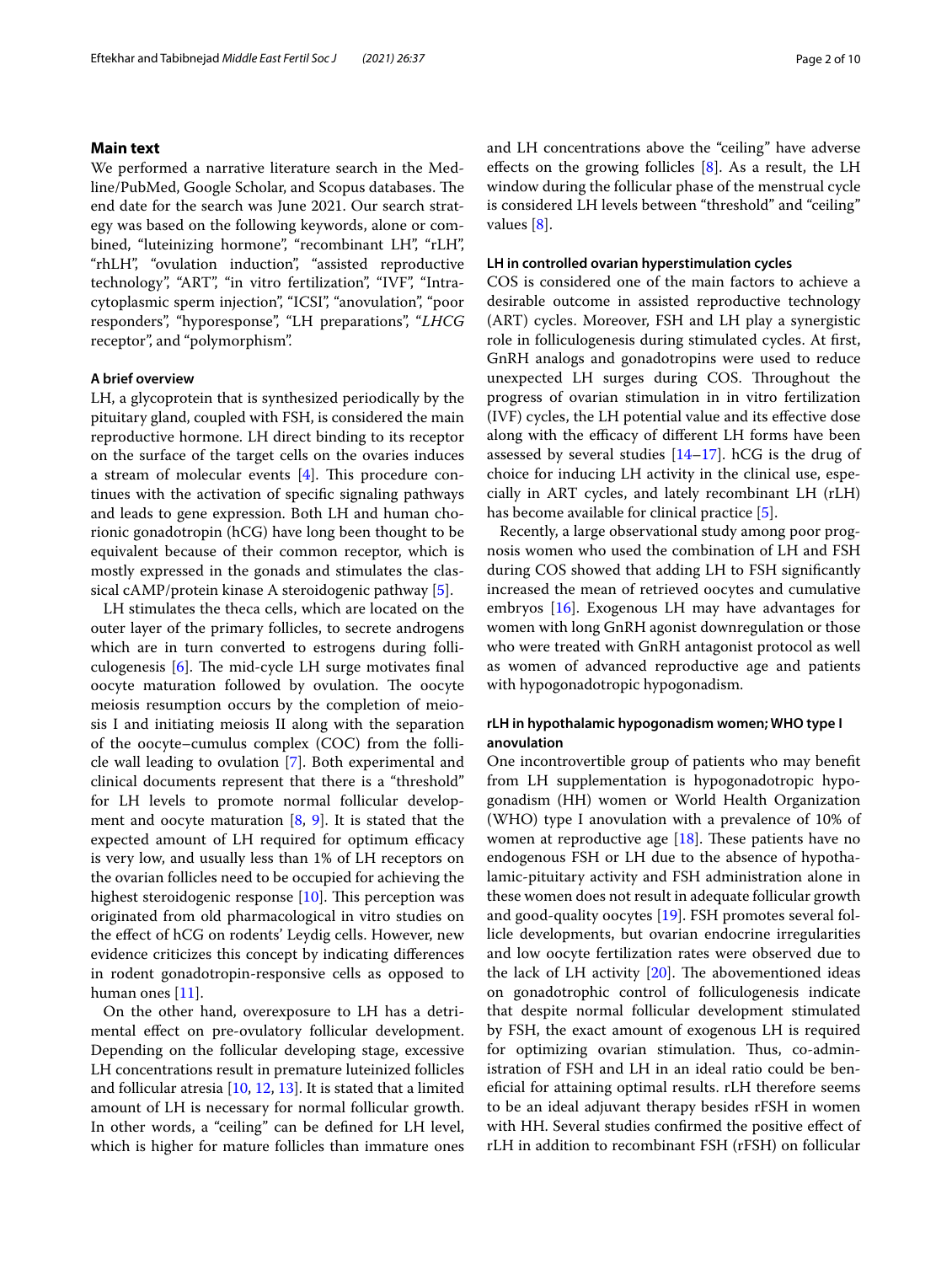growth, maturation, and pregnancy rate among women affected by HH  $[21–24]$  $[21–24]$ . A daily dose of 75 IU r-LH was efective in the majority of patients, although the dose of 225 IU may be required in some cases [\[25](#page-7-10)]. Overall, it is indicated that the proper dose for achieving follicular development, optimum serum estradiol level, and optimal endometrial thickness is 150 IU rFSH with 75 IU rLH daily by a 2:1 ratio [[26\]](#page-7-11). Adding rLH to rFSH during COS is also identifed as a cost-efective method for pregnancy, which also improves the quality of life in HH women [\[27](#page-7-12), [28\]](#page-7-13). On the other hand, in many cases, pretreatment with rLH prior to beginning FSH was valuable to increase the number of antral follicles and pregnancy rates  $[29]$  $[29]$  $[29]$ . The mechanism may be defned by the intra-ovarian follicular androgens that stimulate the aromatase activity of antral follicles [[9](#page-6-8), [30](#page-7-15)]. Consequently, it is assumed that increasing LH-induced androgen prior to ovarian stimulation results in an elevation of follicular recruitment and pregnancy rates  $[31, 32]$  $[31, 32]$  $[31, 32]$  $[31, 32]$ . Therefore, it could be concluded that rLH administration in proper dose and appropriate FSH:LH ratio is valuable for patients diagnosed with HH.

#### **rLH in WHO type II anovulation**

The majority of infertile anovulatory women are categorized as normogonadotropic anovulatory or WHO group II anovulation, and most of these patients are diagnosed with polycystic ovary syndrome (PCOS) [\[33](#page-7-18)]. Hormonal imbalance, elevating LH levels, and abnormal intraovarian regulation of FSH are typical aspects of PCOS patients. Both human menopausal gonadotropin (hMG) and FSH have been administered efectively for ovulation induction in these patients [[34\]](#page-7-19). Generally, it is assumed that in the presence of elevated endogenous LH, FSH alone is conceptually better in PCOS women [\[30,](#page-7-15) [35](#page-7-20)[–37](#page-7-21)]. With this regard, the possible efect of LH administration on follicular development in this type of patients should be investigated clinically. The data on the effect of additional LH on ART outcome is limited among women with WHO type II anovulation. However, a randomized study showed that rLH administration in WHO type II anovulatory patients who over-responded to FSH during COS increases the percentage of women with developing single dominant follicle  $\geq 16$ mm. This study also confirmed the "ceiling" theory that stated the administration of LH in a high dose could suppress follicular growth [\[38](#page-7-22)]. The "LH ceiling" concept was also supported by another study in which administration of rLH alone triggered arrest of follicular growth among the majority of patients in the WHO type II anovulatory group [\[39](#page-7-23)]. In addition, another study showed diferent LH levels among PCOS subgroups and concluded that adjusting LH administration to minimize the negative efect of LH in hyperandrogenic PCOS women should be considered [[40\]](#page-7-24).

It seems that low FSH supply plus the administration of rLH under the "ceiling" during ovarian stimulation regimens results in reasonable E2 levels and follicular development in women with WHO type II anovulatory. However, further evaluations are required to determine the strategies for LH administration in PCOS subgroups.

#### **rLH in GnRH agonist cycles**

GnRH agonists are administered besides gonadotropins for preventing LH premature surge during COS. Without using GnRH analogs, an LH rise may occur prematurely in approximately 20% of stimulated IVF cycles [[41](#page-7-25)]. It has been evidenced that throughout ovarian stimulation with both FSH and GnRH agonists, endogenous LH concentration is reduced to the lowest level during the late stimulation phase  $[42]$  $[42]$ . Therefore, it could be expected that adding LH to the ovarian stimulation protocol improves cycle outcome. The results of meta-analyses that assess the value of rLH supplementation for COS in rFSH and GnRH agonist protocol among the general population of infertile women showed fewer days of stimulation, a lower dosage of r-FSH administered and a higher serum estradiol level on the day of hCG administration. Nonetheless, there were no diferences in the number of retrieved oocytes, mature oocytes, clinical pregnancy rate, implantation rate, miscarriage, and live birth rates [[43–](#page-7-27)[46\]](#page-8-0). Conversely, another meta-analysis presented a better pregnancy rate by FSH+LH compared with FSH alone in GnRH agonist protocols [\[47](#page-8-1)]. Besides, two other meta-analyses showed that LH plus rFSH in GnRH agonist cycles may improve implantation and clinical pregnancy in women  $\geq$  35 years [[48\]](#page-8-2) and poor responder patients [\[49](#page-8-3)]. In summary, it seems that rLH supplementation may have beneficial effects on pregnancy outcome in GnRH agonist cycles. However, the efect of rLH administration in following subgroups of infertile women undergoing GnRH agonist protocol should be considered independently.

#### **rLH in GnRH antagonist cycles**

GnRH antagonists were introduced into ART cycles with high effectiveness and lower side effects than GnRH agonists for preventing premature LH surges. A shorter duration of administration, lack of vasomotor symptoms, prevention of ovarian hyperstimulation, and a remarkable lower dose of gonadotropin per cycle, make GnRH antagonists not only well-tolerated by patients but also clinicians' preference [\[41](#page-7-25)]. Adding LH to the GnRH protocol for improving ART outcomes has been investigated in several studies. One study among egg donors reported a signifcantly higher percentage of metaphase II (MII) oocytes, 2 pronuclears and embryo quality in the group of donors who were undergoing GnRH antagonist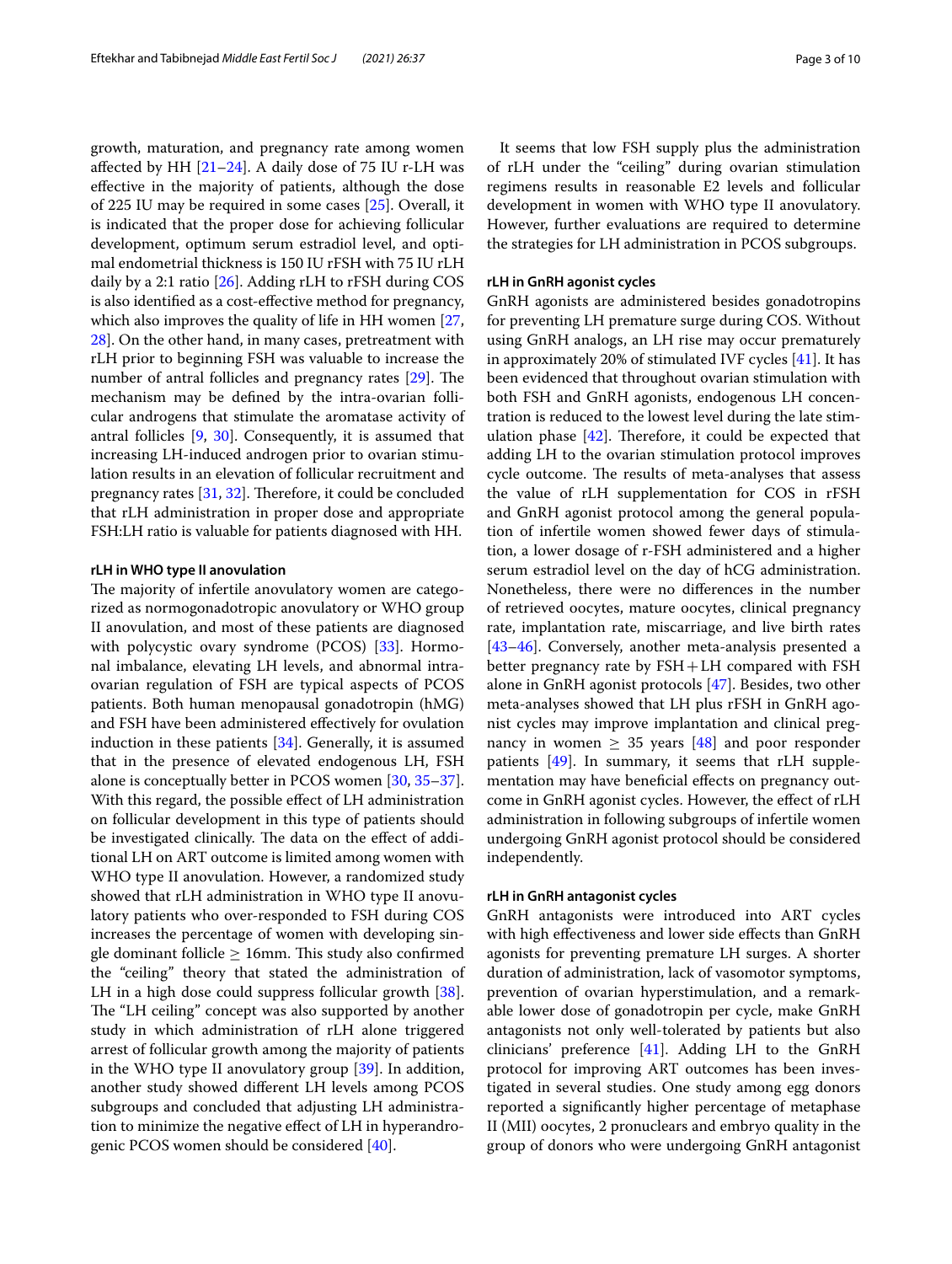supplemented with r-LH. Moreover, the implantation rate was higher in recipients who received embryos from donors treated with rLH [[50\]](#page-8-4). Furthermore, 253 women of > 35 years who were undergoing IVF or intracytoplasmic sperm injection (ICSI) and received rFSH plus a GnRH antagonist for ovulation induction, were randomly supplemented with exogenous LH or rFSH alone. The result showed that adding LH during the second part of the follicular phase could not improve pregnancy rates, implantation rate, or ovarian response in these women [[51\]](#page-8-5). In a similar study, Bosch et al. assessed the effect of administration of rFSH alone versus rFSH + rLH on IVF outcome. Two groups of women undergoing IVF were divided into two subgroups:  $<$  35 years ( $n = 380$ ) and 36–39 years ( $n = 340$ ). As a result, LH supplementation signifcantly improved the implantation rate, but not the ongoing pregnancy rate among patients aged 36 to 39 years [[52](#page-8-6)]. It may be due to the higher susceptibility of women older than 35 to LH suppression in GnRH antagonist cycles, and consequently, these women are more likely to beneft from exogenous LH [[53\]](#page-8-7). Another study evaluated 127 infertile patients undergoing IVF/ICSI who were randomized to receive rFSH or rFSH plus rLH for ovarian stimulation during a GnRH-antagonist cycle. The authors found that exogenous LH did not shorten the time for ovulation induction. Serum E2 and LH levels were signifcantly higher in the rLH-supplemented group, but the other treatment parameters did not difer signifcantly between the two study groups [[14](#page-7-2)]. Levi-Setti et al. randomized 40 infertile normo-ovulatory women undergoing GnRH antagonist for ICSI into two groups: 20 women received rFSH alone, and 20 women were treated with rFSH plus rLH. The results indicated that the use of rLH in addition to rFSH may prevent E2 drop after GnRH antagonist administration, but did not improve oocyte number, oocyte maturation, embryo quality as well as fertilization rate, pregnancy, or implantation rates [[54\]](#page-8-8). A meta-analysis aimed to evaluate the efect of additional LH in women undergoing IVF/ICSI who were stimulated with GnRH antagonist protocol. This review assessed four of the aforementioned studies. The result showed no significant differences between the rLH supplementation group and the rFSH alone group regarding clinical and ongoing pregnancy [\[42](#page-7-26)]. Furthermore, another meta-analysis stated that LH supplementation during an antagonist protocol could not increase the number of mature retrieved oocytes, or ART out-comes [[53\]](#page-8-7). Therefore, it seems that rLH supplementation may not be appropriate for improving outcome in GnRH antagonist cycles. Nonetheless, rLH co-treatment may be valuable for a specifc population of infertile women undergoing GnRH protocol, such as women aged 36–39 years*.*

#### **rLH in women of advanced reproductive age**

It is well known that the IVF success rate declines with aging and low ovarian sensitivity to gonadotropins. The problem is managed by the clinicians through increasing gonadotropin dose or adding LH supplementation to the treatment protocol [[33\]](#page-7-18). Earlier studies indicated that LH adjuvant therapy in downregulated women of advanced reproductive age may improve ART outcomes [\[55](#page-8-9), [56](#page-8-10)]. There are studies with conflicting results that evaluated the efect of rLH supplementation in GnRH antagonist protocol among women  $\geq$  35 years [\[51](#page-8-5), [52](#page-8-6), [57,](#page-8-11) [58](#page-8-12)]. Some studies found that LH supplementation could not increase the implantation, pregnancy or live birth rates in women of 35 years and older who have undergone GnRH antagonist in IVF/ICSI cycles  $[51, 57, 58]$  $[51, 57, 58]$  $[51, 57, 58]$  $[51, 57, 58]$  $[51, 57, 58]$  $[51, 57, 58]$ . They proposed that endogenous serum LH concentrations after GnRH antagonist administration are adequate for inducing late follicular ovarian steroidogenesis in women  $\geq$  35 years [[58\]](#page-8-12). However, Bosch et al. claimed that implantation rate was signifcantly increased by using rLH in women aged between 36 and 39 years [[52\]](#page-8-6). Besides, it is stated that adding rLH to rFSH under pituitary downregulation would improve the number of oocytes but did not afect the number of embryos or pregnancy rate [\[59](#page-8-13)]. A systematic review and meta-analysis on women of advanced reproductive age concluded that adding rLH to the treatment protocol during ART cycles could improve implantation and clinical pregnancy rates with no efect on the number of the retrieved oocytes [\[48\]](#page-8-2). More recently, a meta-analysis showed a higher oocyte yield in rFSH monotherapy versus an improvement in implantation rate and clinical pregnancy rate among women between 35 and 40years of age undergoing rLH/rFSH co-treatment during COS [[60\]](#page-8-14).

The increasing implantation and clinical pregnancy may be due to the increased oocyte competence or developed endometrial receptivity. Recombinant LH supplementation prevents cumulous cell apoptosis better than FSH-only administration, which improved oocyte quality in LH-supplemented cycles  $[61]$ . The summary of abovementioned studies indicated that rLH administration has a benefcial efect on both implantation and clinical pregnancy rates in women aged 36–39 years, regardless of the ovarian stimulation protocol. Nevertheless, the benefcial efect of rLH on improving ART outcome was not reported in women aged over 40 years [[2\]](#page-6-1).

#### **rLH in hyporesponse women to FSH monotherapy**

Hyporesponsive patients are normogonadotropic women with an apparent normal ovarian reserve and a low response to rFSH during COS. This category shows a steady response with regard to follicular growth and E2 level during ovarian stimulation  $[2]$  $[2]$ . These women, who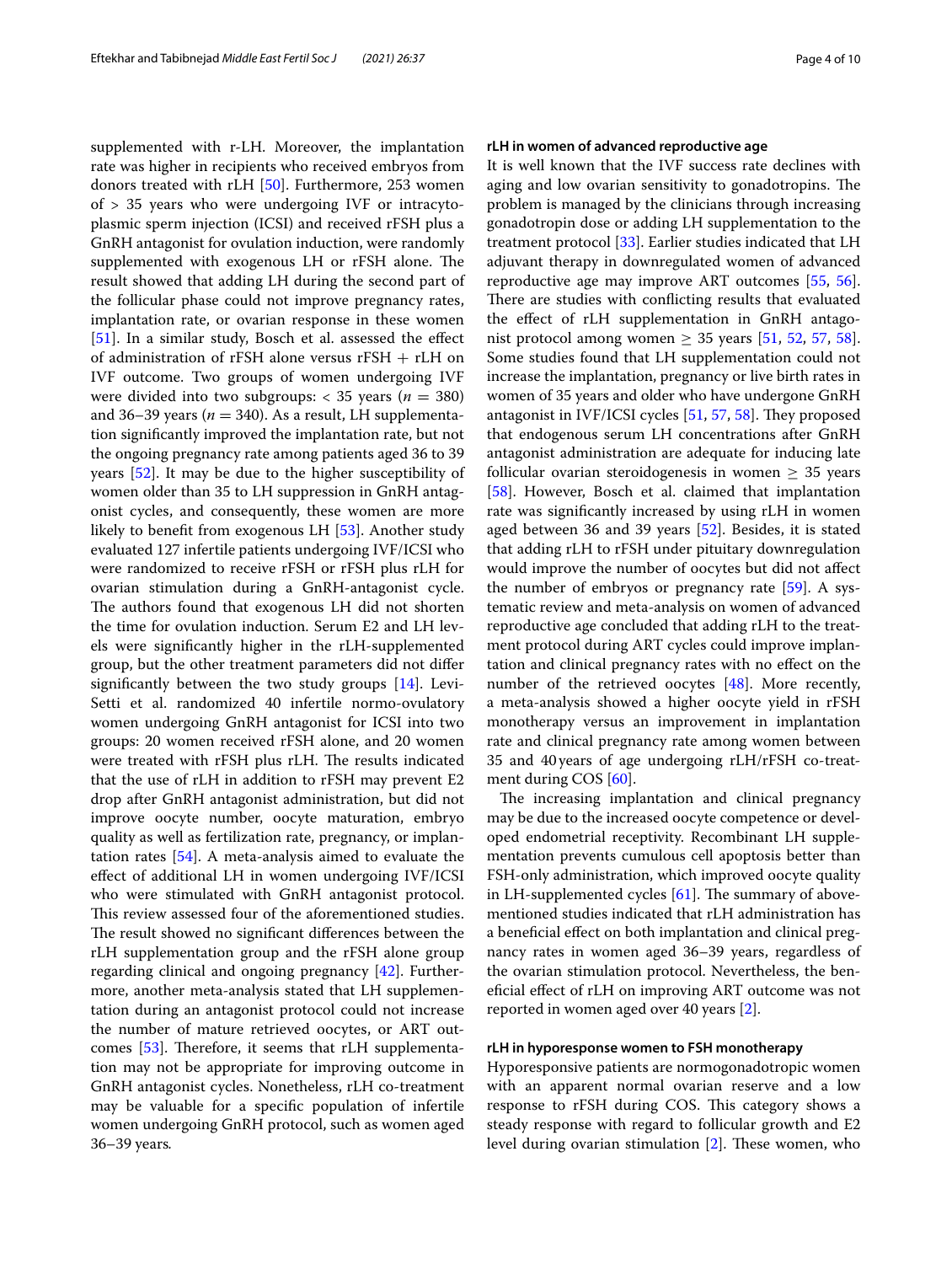constitute 10–14% of patients undergoing GnRH agonist protocol, need high doses of rFSH to attain an adequate number of oocytes [[48](#page-8-2), [62\]](#page-8-16). Randomized clinical trials (RCTs) showed a signifcantly higher number of oocytes as well as implantation and pregnancy rates among hyporesponsive women who received rLH supplementation in addition to rFSH rather than those treated with rFSH alone or women with increasing the dose of rFSH [[61–](#page-8-15)[63](#page-8-17)]. A systematic review and meta-analysis confrmed these results among hyporesponsive women treated with rLH compared with hyporesponders who underwent FSH monotherapy [\[64\]](#page-8-18).

Even though the mechanism behind the low response in these patients is not entirely identifed, it may be due to the excessive suppression of endogenous LH after downregulation with GnRH agonists. It is also claimed that the low response in these patients may be related to a mutation in both LH and FSH receptors [[65\]](#page-8-19) as women with FSH receptor Ser/680 variants require greater doses of exogenous FSH for optimal ovarian response [[2](#page-6-1), [66](#page-8-20)]. Lastly, according to the existing evidence, rLH administration during GnRH agonist pituitary downregulation has more beneficial effects on ART outcome rather than increasing FSH dose in women who show a hyporesponse to FSH monotherapy. In other words, rLH supplementation from day 7 of the stimulation cycle could rescue the cycle in patients who did not respond appropriately at the beginning of the cycle.

#### **rLH in poor responders**

Poor ovarian response to controlled ovarian hyperstimulation is still one of the most challenging subjects in assisted reproduction. Almost 9–24% of women undergoing IVF are categorized as poor responders [[67\]](#page-8-21). Some studies suggested the necessity of additional LH in poor responders during ovarian stimulation with short and long protocols of GnRH agonists [\[68](#page-8-22), [69\]](#page-8-23). LH supplementation seems to be advantageous for poor responders with a positive efect on follicular and endometrial conditions, which improves cycle outcome  $[70]$  $[70]$ . The effect of adding rLH to the ovarian stimulation regimen was investigated in diferent subgroups of poor responders. The results showed no significant differences in terms of the implantation, fertilization, and pregnancy rates along with the number of retrieved and MII oocytes, when rLH was added to COS protocols [\[58,](#page-8-12) [68](#page-8-22), [71,](#page-8-25) [72](#page-8-26)]. Only one study with a limited sample size claimed that rLH administration before starting ovarian stimulation could increase the live birth rate [\[73](#page-8-27)]. In addition, a large study including 4828 ICSI cycles of poor responders categorized according to the Patient-Oriented Strategies Encompassing IndividualizeD Oocyte Number (POSEI-DON) [\[74\]](#page-8-28), suggested LH supplementation for improving ICSI outcome in women with an expected low response to ovarian stimulation [[16\]](#page-7-4). Indeed, the combination of LH and FSH is useful in the suboptimal responders (4–9 oocytes) with poor baseline characteristics such as higher age and basal FSH levels as well as lower anti-Mullerian hormone and antral follicle count [[16\]](#page-7-4). Summarizing the data of RCTs showed that hypo-responder women, for instance, groups 1 and 2 POSEIDON who have 1–9 oocytes, may beneft from rLH during COS [\[75\]](#page-8-29).

In general, the evidence available on the clinical outcome after r-hLH supplementation in poor responder women is indecisive, mostly because of the high heterogeneity in the defnition of poor response among studies [[2\]](#page-6-1).

In summary, the confrmation of positive clinical efect of adding rLH to the ovarian stimulation protocol in poor responders needs more investigation considering homogenous subgroups and gonadotropin receptors.

## **rLH in women at risk for ovarian hyperstimulation syndrome**

Ovarian hyperstimulation syndrome (OHSS) is a lifethreatening iatrogenic complication, with a prevalence of 0.5 to 1% per ART cycle  $[76]$ . The mid-cycle rLH administration can be efficient for preventing OHSS. It is evidenced that the growth of several small follicles during ovulation induction increases the possibility of OHSS [[77\]](#page-9-1). Therefore, the LH administration which reduces the number of < 10-mm follicles could decrease the risk of OHSS [[78\]](#page-9-2). In an RCT, Caserta et al. compared 999 infertile women  $\leq 40$  years undergoing long GnRH agonist protocol with regard to OHSS development. In this study, women treated with rLH plus rFSH were compared with those with the administration of rFSH alone. The result showed that women supplemented with rLH had a significantly higher clinical pregnancy rate. Moreover, adding rLH caused lower developing clinical OHSS and a chance for cycle cancellation due to the risk of OHSS as well [\[79](#page-9-3)].

#### **Diferent sources of LH preparation**

Two common commercially available sources of LH are hMG (a urinary-derived product which holds both FSH and LH in equal concentrations of 75 IU) and rLH (lutropin alfa). More recently, a highly purifed form of hMG (HP-hMG) has been offered, with 10 IU more hCG and 5 IU less LH than the other hMG preparations. Later, rFSH and rLH were pooled in a single preparation (Follitropin alfa/lutropin alfa 150 IU/75 IU), in which two gonadotropins could be simply injected at a 2:1 ratio [\[80\]](#page-9-4).

Both rLH and HP-hMG bind the LH receptor. However, it seems that the mechanisms of receptor activation are diferent due to the longer hCG half-life and its higher binding affinity to the LH receptors  $[81]$ . It is also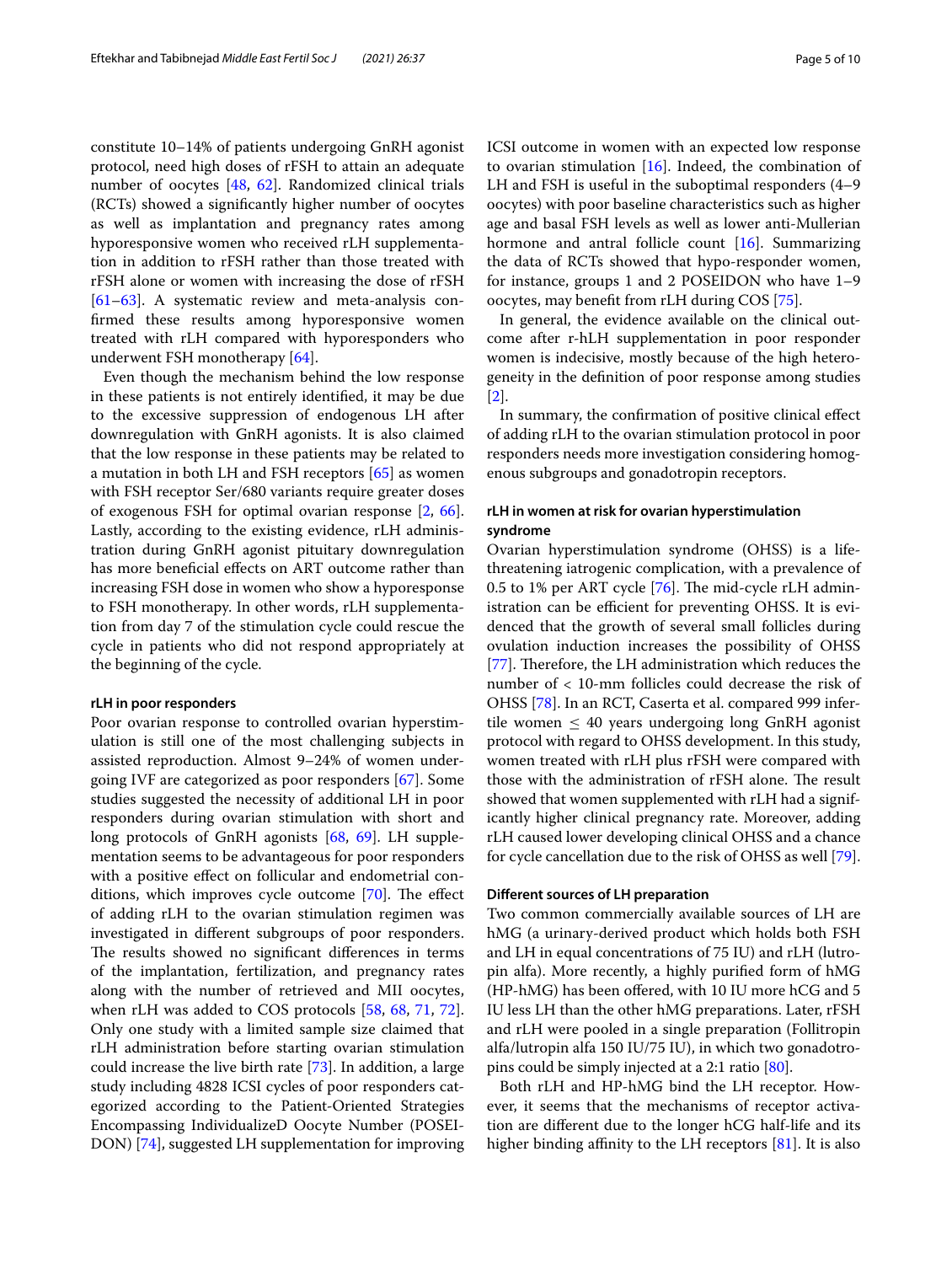shown that adding rLH and hMG preparations to ovarian stimulation regimens induce upregulation and downregulation in several cumulus gene clusters leading to the activation of different pathways  $[82, 83]$  $[82, 83]$  $[82, 83]$  $[82, 83]$ . The main question is whether the addition of various LH forms during COS afects ART outcome diferently. Many studies examined the efect of diferent sources of LH including the abovementioned types along with recombinant hCG (rhCG) and urinary hCG (uhCG) during ART cycles. A double-blinded randomized trial compared the efect of adding rLH to uhCG supplementation in poor responders undergoing GnRH antagonist protocol in IVF cycles. The result showed similar cancellation rates, numbers of retrieved oocytes, fertilization rates, the numbers of embryos obtained as well as implantation, clinical pregnancy, and live birth rates [[84\]](#page-9-8). Moreover, some studies that compared the efect of adding hMG to rLH supplementation in stimulation regimen, reported no signifcant diferences regarding the total and daily dose of gonadotropin, or clinical pregnancy and live birth rates; however, the number of retrieved oocytes was signifcantly higher in the application of rLH in comparison with using hMG [\[85](#page-9-9), [86\]](#page-9-10). Recently, a meta-analysis reviewed 70 studies and concluded that the number of MII oocytes did not vary when FSH alone was compared to FSH plus LH, FSH plus hCG, or hMG. The number of embryos obtained and implantation rate were higher when hMG was administered as a substitute for FSH alone. The pregnancy rate was significantly higher in patients who received FSH plus LH in comparison with the other groups. The live birth rate did not differ significantly between groups [[47\]](#page-8-1). Furthermore, a recent review assessed the efect of diferent sources of LH during COS protocols on cycle characteristics and its outcome in 11 studies. The authors concluded that no statistically signifcant diferences were detected in ovarian stimulation variables and clinical pregnancy and live birth rates when hMG was compared with recombinant FSH plus recombinant LH [[80\]](#page-9-4). Overall, considering all the RCTs, observational and retrospective studies, stronger evidence is necessary for approving the superiority of one source of LH to the others.

#### **LH receptor and ART outcome**

Both FSH and LH induce the gonadotropic efects through their specific receptors. The FSH receptor (FSHR) is located on ovarian granulosa cells, while the luteinizing hormone/human chorionic gonadotropin receptor (LHCGR) is found on granulosa, theca, and luteal cells [[87\]](#page-9-11). It is stated that LH receptor expression has a crucial role in follicular development, ovulation, and the corpus luteum function  $[88]$  $[88]$ . The data on *LHCGR* expression and its correlation with ART

outcomes are limited. It has been shown that women undergoing IVF who are carriers of V-betaLH, a common genetic polymorphism of LH, demonstrate suboptimal ovarian response to long GnRH-agonist protocol [\[89](#page-9-13)]. One study introduced *LHCGR* gene expression profling as a predictor for ovarian response, duration of stimulation and also pregnancy achievement. *LHCGR* gene expression was assessed among 40 women who received a 5-day pretreatment with rLH before starting long luteal GnRH-agonist protocol for ICSI. A statistically signifcant negative association was found between *LHCGR* gene expression and the duration of ovarian stimulation. Moreover, six of the seven women who became pregnant expressed at least two specifc *LHCGR* variants (735 bp, 621 bp) [[90\]](#page-9-14). In another study, Yin et al. showed an independent correlation between the slow ovarian response with the *LHCGR* genotypes of rs13405728, the initial gonadotropin dose, and the required dose of luteinizing hormone [[91\]](#page-9-15). Furthermore, the *LHCGR* expression was reported to be associated with the follicle size and follicular development such that its expression was signifcantly higher in MII oocytes than in metaphase I or germinal vesicle oocytes through in vitro maturation process. Besides, overexpression of *LHCGR* in MII oocytes may be an indicator of oocytes malfunction and following low fertilization capacity  $[92]$  $[92]$ . In a large study, women with *FSHR* (rs6166) and *LHCGR* (rs2293275) allele G were found to have a 4-fold increased chance of pregnancy versus A carriers of both polymorphisms [[93\]](#page-9-17). On the other hand, some studies reported that *LHCGR* variants could predict the chance to deliver a live-born baby during IVF. In a cross-sectional study, 348 women undergoing IVF were genotyped in terms of *LHCGR* variant N312S. The genetic variant compared between the women who conceived after IVF with those who did not. Women who were homozygous for serine showed higher pregnancy rates in comparison with those with homozygous asparagine [[94\]](#page-9-18). In a diferent study, Lu et al. concluded that IVF using frozen embryo transfer may be a valuable infertility treatment for women with *LHCGR* mutations. They reported successful pregnancy and live birth in two of the three women afected by pathogenic *LHCGR* variants (p.Ile585Leufs\*16, p.Arg283\*, and p.Asn377Asp). All three women showed low estradiol and progesterone levels, enlarged cystic ovaries, oligomenorrhea, and infertility. All women had reasonable oocytes and highquality embryos and following frozen embryo transfer, one woman achieved a successful twin live birth, and the other one gave birth to a healthy baby boy [[95](#page-9-19)]. In summary, only one meta-analysis showed that *FSHR* (rs6165) and *FSHR* (rs6166) polymorphisms afect the response to COS and ART outcomes [\[96](#page-9-20)]. However, further large studies are needed to confrm the involvement of *LHCGR*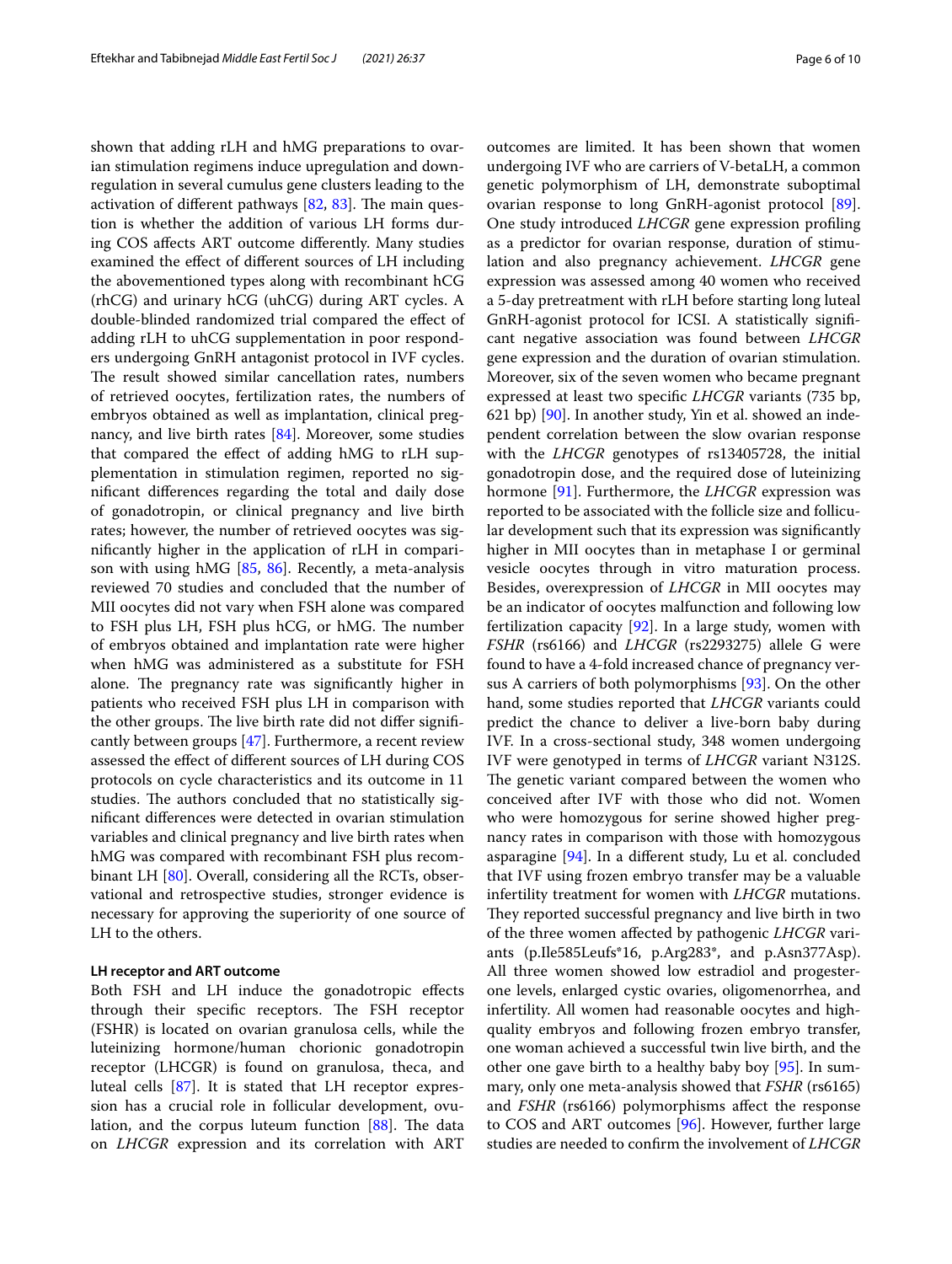expression in follicular and oocyte growth and its predictability for ART success.

#### **Conclusions**

Based on the collected research, rLH supplementation is highly recommended for both groups of patients with hypogonadotropic hypogonadism and also for hyporesponsive women to FSH monotherapy during GnRH agonist cycles. Furthermore, according to the available evidence, co-treatment with rLH has a positive impact on implantation and clinical pregnancy rates during both the GnRH agonist and antagonist regimen among women of advanced reproductive age between 36 and 39 years. Moreover, rLH support is suggested for women at risk of OHSS as it could decrease the cancelation rate caused by the development of OHSS in these patients. Nonetheless, on the topic of poor responders, rLH administration during COS cycles is still controversial because of the heterogeneity in the poor responder population and also various study designs considering diferent defnitions for poor responder women. On the other hand, the review of the studies has revealed that there is no preference in terms of the LH source for improving ART outcome. Although the available data suggest that women with different LH polymorphisms respond diferently to COS, the data is not enough to conclude that women with specifc LH polymorphisms may beneft from adjuvant rLH therapy. Nowadays, with the encouraging attitudes toward individualized medicine, the ART regimen would also be directed by patients' characteristics and genetic features. To that end, by continuing to pool the fndings of clinical research, a comprehensive and fxed agreement on the proper dose and frequency of LH administration during ovarian stimulation may be achieved. Furthermore, the factors that determine women who would beneft the most from exogenous LH need to be clarifed, and also the cost–beneft ratio in the use of rLH among diferent subgroups of the infertile women should be provided. This will deliver new paths on how in the future different categories of infertile women may beneft from rLH administration during COS cycles that enhance ovarian response and oocyte and embryo quality in addition to pregnancy outcome.

#### **Abbreviations**

ART: Assisted reproductive technology; COC: Oocyte–cumulus complex; COS: Controlled ovarian stimulation; FSH: Follicle-stimulating hormone; FSHR: Follicle-stimulating hormone receptor; GnRH: Gonadotropin-releasing hormone; hCG: Human chorionic gonadotropin; HH: Hypogonadotropic hypogonadism; hMG: Human menopausal gonadotropin; HP-hMG: Highly purifed form of hMG; ICSI: Intracytoplasmic sperm injection; IVF: In vitro fertilization; LH: Luteinizing hormone; LHCGR: Luteinizing hormone/human chorionic gonadotropin receptor; MII: Metaphase II; OHSS: Ovarian hyperstimulation syndrome; PCOS: Polycystic ovary syndrome; POSEIDON: Patient-Oriented Strategies Encompassing IndividualizeD Oocyte Number; RCT:

Randomized clinical trials; rFSH: Recombinant follicle-stimulating hormone; rhCG: Recombinant human chorionic gonadotropin; rLH: Recombinant luteinizing hormone; uhCG: Urinary human chorionic gonadotropin; WHO: World Health Organization.

#### **Acknowledgements**

Not applicable

#### **Authors' contributions**

ME and NT made substantial contributions to the conception/design of the work. ME and NT did the database search. ME supervised the research. NT drafted the manuscript. ME and NT critically revised the manuscript. ME and NT read and approved the fnal version of the manuscript.

#### **Funding**

There was no source of fnancial support.

#### **Availability of data and materials**

Not applicable

#### **Declarations**

**Ethics approval and consent to participate** Not applicable

#### **Consent for publication**

Not applicable

#### **Competing interests**

There is no competing interest to declare.

Received: 23 August 2021 Accepted: 18 September 2021 Published online: 08 October 2021

#### **References**

- <span id="page-6-0"></span>1. Fritz MASL (2011) Clinical gynecologic endocrinology and infertility, 8th edn. Wolters Kluwer Health/Lippincott Williams & Wilkins, Philadelphia
- <span id="page-6-1"></span>2. Alviggi C, Conforti A, Esteves SC, Andersen CY, Bosch E, Bühler K et al (2018) Recombinant luteinizing hormone supplementation in assisted reproductive technology: a systematic review. Fertil Steril 109(4):644–664. <https://doi.org/10.1016/j.fertnstert.2018.01.003>
- <span id="page-6-2"></span>3. Esteves SC, Alviggi C (2015) The role of LH in controlled ovarian stimulation. In: Ghumman S, editor. Principles and Practice of Controlled Ovarian Stimulation in Art. New Delhi: Springer India. p. 171–96.
- <span id="page-6-3"></span>4. Afatoonian A, Yousefnejad F, Eftekhar M, Mohammadian F (2012) Efcacy of low-dose hCG in late follicular phase in controlled ovarian stimulation using GnRH agonist protocol. Arch Gynecol Obstet 286(3):771–775
- <span id="page-6-4"></span>5. Casarini L, Santi D, Brigante G, Simoni M (2018) Two hormones for one receptor: evolution, biochemistry, actions, and pathophysiology of LH and hCG. Endocr Rev 39(5):549–592. [https://doi.org/10.1210/er.](https://doi.org/10.1210/er.2018-00065) [2018-00065](https://doi.org/10.1210/er.2018-00065)
- <span id="page-6-5"></span>6. Huhtaniemi I (2018) Encyclopedia of endocrine diseases. Academic Press
- <span id="page-6-6"></span>7. Eftekhar M, Khalili MA, Rahmani E (2012) The efficacy of recombinant versus urinary HCG in ART outcome. Iran J Reprod Med 10(6):543
- <span id="page-6-7"></span>8. Balasch J, Fabregues F (2002) Is luteinizing hormone needed for optimal ovulation induction? Curr Opin Obstet Gynecol 14(3):265–274. [https://](https://doi.org/10.1097/00001703-200206000-00004) [doi.org/10.1097/00001703-200206000-00004](https://doi.org/10.1097/00001703-200206000-00004)
- <span id="page-6-8"></span>9. Hillier SG (2001) Gonadotropic control of ovarian follicular growth and development. Mol Cell Endocrinol 179(1-2):39–46. [https://doi.org/10.](https://doi.org/10.1016/s0303-7207(01)00469-5) [1016/s0303-7207\(01\)00469-5](https://doi.org/10.1016/s0303-7207(01)00469-5)
- <span id="page-6-9"></span>10. Chappel SC, Howles C (1991) Reevaluation of the roles of luteinizing hormone and follicle-stimulating hormone in the ovulatory process. Hum Reprod 6(9):1206–1212. [https://doi.org/10.1093/oxfordjournals.humrep.](https://doi.org/10.1093/oxfordjournals.humrep.a137513) [a137513](https://doi.org/10.1093/oxfordjournals.humrep.a137513)
- <span id="page-6-10"></span>11. Casarini L, Santi D, Simoni M, Potì F (2018) 'Spare' luteinizing hormone receptors: facts and fction. Trends Endocrinol Metab 29(4):208–217. <https://doi.org/10.1016/j.tem.2018.01.007>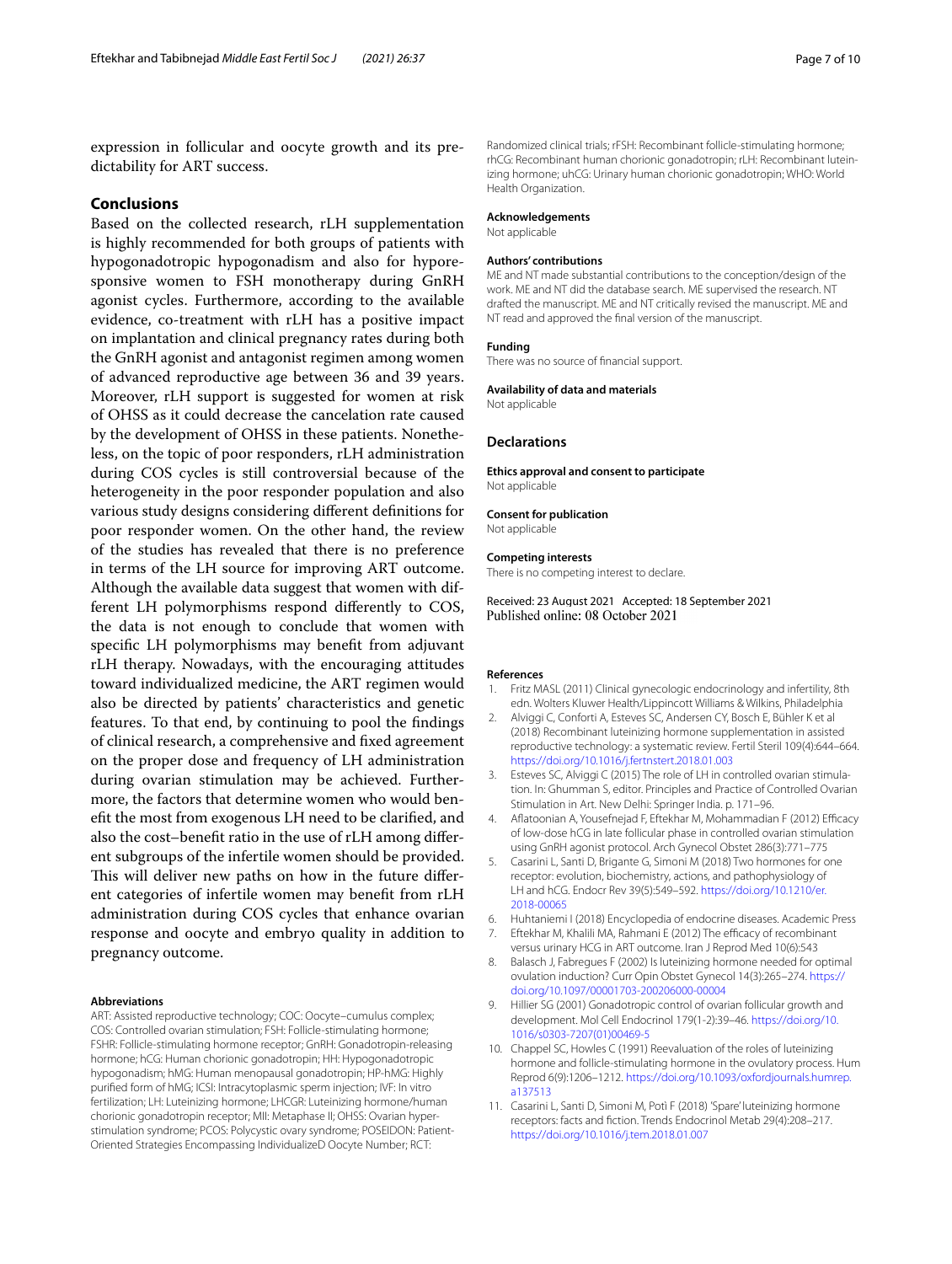- <span id="page-7-0"></span>12. Hillier SG (2000) The Parkes lecture: controlled ovarian stimulation in women. J Reprod Fertil 120(2):201–210. [https://doi.org/10.1530/jrf.0.](https://doi.org/10.1530/jrf.0.1200201) [1200201](https://doi.org/10.1530/jrf.0.1200201)
- <span id="page-7-1"></span>13. Huirne JA, van Loenen AC, Schats R, McDonnell J, Hompes PG, Schoemaker J et al (2005) Dose-fnding study of daily GnRH antagonist for the prevention of premature LH surges in IVF/ICSI patients: optimal changes in LH and progesterone for clinical pregnancy. Hum Reprod 20(2):359– 367. <https://doi.org/10.1093/humrep/deh601>
- <span id="page-7-2"></span>14. Griesinger G, Schultze-Mosgau A, Dafopoulos K, Schroeder A, Schroer A, von Otte S et al (2005) Recombinant luteinizing hormone supplementation to recombinant follicle-stimulating hormone induced ovarian hyperstimulation in the GnRH-antagonist multiple-dose protocol. Hum Reprod 20(5):1200–1206.<https://doi.org/10.1093/humrep/deh741>
- 15. Humaidan P, Bungum M, Bungum L, Yding AC (2004) Effects of recombinant LH supplementation in women undergoing assisted reproduction with GnRH agonist down-regulation and stimulation with recombinant FSH: an opening study. Reprod BioMed Online 8(6):635–643. [https://doi.](https://doi.org/10.1016/s1472-6483(10)61643-4) [org/10.1016/s1472-6483\(10\)61643-4](https://doi.org/10.1016/s1472-6483(10)61643-4)
- <span id="page-7-4"></span>16. Levi-Setti PE, Zerbetto I, Baggiani A, Zannoni E, Sacchi L, Smeraldi A et al (2019) An observational retrospective cohort trial on 4,828 IVF cycles evaluating diferent low prognosis patients following the POSEIDON criteria. Front Endocrinol (Lausanne). 10:282. [https://doi.org/10.3389/fendo.](https://doi.org/10.3389/fendo.2019.00282) [2019.00282](https://doi.org/10.3389/fendo.2019.00282)
- <span id="page-7-3"></span>17. Orvieto R (2015) Triggering fnal follicular maturation--hCG, GnRH-agonist or both, when and to whom? J Ovarian Res 8:60. [https://doi.org/10.1186/](https://doi.org/10.1186/s13048-015-0187-6) [s13048-015-0187-6](https://doi.org/10.1186/s13048-015-0187-6)
- <span id="page-7-5"></span>18. Huseyin K, Berk B, Tolga K, Eser O, Ali G, Murat A (2019) Management of ovulation induction and intrauterine insemination in infertile patients with hypogonadotropic hypogonadism. J Gynecol Obstet Hum Reprod 48(10):833–838.<https://doi.org/10.1016/j.jogoh.2019.03.027>
- <span id="page-7-6"></span>19. Ludwig M (2003) Does the addition of luteinizing hormone in ovarian stimulation protocols improve the outcome? Treat Endocrinol 2(5):305–313. <https://doi.org/10.2165/00024677-200302050-00002>
- <span id="page-7-7"></span>20. Balasch J, Vidal E, Peñarrubia J, Casamitjana R, Carmona F, Creus M et al (2001) Suppression of LH during ovarian stimulation: analysing threshold values and efects on ovarian response and the outcome of assisted reproduction in down-regulated women stimulated with recombinant FSH. Hum Reprod 16(8):1636–1643. [https://doi.org/10.1093/humrep/16.8.](https://doi.org/10.1093/humrep/16.8.1636) [1636](https://doi.org/10.1093/humrep/16.8.1636)
- <span id="page-7-8"></span>21. Awwad JT, Farra C, Mitri F, Abdallah MA, Jaoudeh MA, Ghazeeri G (2013) Split daily recombinant human LH dose in hypogonadotrophic hypogonadism: a nonrandomized controlled pilot study. Reprod BioMed Online 26(1):88–92.<https://doi.org/10.1016/j.rbmo.2012.09.016>
- 22. Carone D, Caropreso C, Vitti A, Chiappetta R (2012) Efficacy of different gonadotropin combinations to support ovulation induction in WHO type I anovulation infertility: clinical evidences of human recombinant FSH/human recombinant LH in a 2:1 ratio and highly purifed human menopausal gonadotropin stimulation protocols. J Endocrinol Investig 35(11):996–1002. <https://doi.org/10.3275/8657>
- 23. Kaufmann R, Dunn R, Vaughn T, Hughes G, O'Brien F, Hemsey G et al (2007) Recombinant human luteinizing hormone, lutropin alfa, for the induction of follicular development and pregnancy in profoundly gonadotrophin-defcient women. Clin Endocrinol 67(4):563–569. [https://](https://doi.org/10.1111/j.1365-2265.2007.02925.x) [doi.org/10.1111/j.1365-2265.2007.02925.x](https://doi.org/10.1111/j.1365-2265.2007.02925.x)
- <span id="page-7-9"></span>24. Shoham Z, Smith H, Yeko T, O'Brien F, Hemsey G, O'Dea L (2008) Recombinant LH (lutropin alfa) for the treatment of hypogonadotrophic women with profound LH defciency: a randomized, double-blind, placebocontrolled, proof-of-efficacy study. Clin Endocrinol 69(3):471-478. [https://](https://doi.org/10.1111/j.1365-2265.2008.03299.x) [doi.org/10.1111/j.1365-2265.2008.03299.x](https://doi.org/10.1111/j.1365-2265.2008.03299.x)
- <span id="page-7-10"></span>25. Munoz E, Bosch E, Fernandez I, Portela S, Ortiz G, Remohi J et al (2012) The role of LH in ovarian stimulation. Curr Pharm Biotechnol 13(3):409– 416. <https://doi.org/10.2174/138920112799361945>
- <span id="page-7-11"></span>26. Krause BT, Ohlinger R, Haase A (2009) Lutropin alpha, recombinant human luteinizing hormone, for the stimulation of follicular development in profoundly LH-defcient hypogonadotropic hypogonadal women: a review. Biologics 3:337–347.<https://doi.org/10.2147/btt.2009.3306>
- <span id="page-7-12"></span>27. Mennini FS, Marcellusi A, Viti R, Bini C, Carosso A, Revelli A et al (2018) Probabilistic cost-efectiveness analysis of controlled ovarian stimulation with recombinant FSH plus recombinant LH vs. human menopausal gonadotropin for women undergoing IVF. Reprod Biol Endocrinol 16(1):68. <https://doi.org/10.1186/s12958-018-0386-2>
- <span id="page-7-13"></span>28. Papaleo E, Alviggi C, Colombo GL, Pisanelli C, Ripellino C, Longobardi S et al (2014) Cost-efectiveness analysis on the use of rFSH + rLH for the treatment of anovulation in hypogonadotropic hypogonadal women. Ther Clin Risk Manag 10:479–484. <https://doi.org/10.2147/tcrm.s62351>
- <span id="page-7-14"></span>29. Balasch J, Fábregues F, Carmona F, Casamitjana R, Tena-Sempere M (2009) Ovarian luteinizing hormone priming preceding follicle-stimulating hormone stimulation: clinical and endocrine effects in women with long-term hypogonadotropic hypogonadism. J Clin Endocrinol Metab 94(7):2367–2373. <https://doi.org/10.1210/jc.2009-0262>
- <span id="page-7-15"></span>30. Hillier SG (1994) Current concepts of the roles of follicle stimulating hormone and luteinizing hormone in folliculogenesis. Hum Reprod 9(2):188–191. <https://doi.org/10.1093/oxfordjournals.humrep.a138480>
- <span id="page-7-16"></span>31. Durnerin CI, Erb K, Fleming R, Hillier H, Hillier SG, Howles CM et al (2008) Efects of recombinant LH treatment on folliculogenesis and responsiveness to FSH stimulation. Hum Reprod 23(2):421–426. [https://doi.org/10.](https://doi.org/10.1093/humrep/dem388) [1093/humrep/dem388](https://doi.org/10.1093/humrep/dem388)
- <span id="page-7-17"></span>32. Lossl K, Andersen AN, Loft A, Freiesleben NL, Bangsbøll S, Andersen CY (2006) Androgen priming using aromatase inhibitor and hCG during early-follicular-phase GnRH antagonist down-regulation in modifed antagonist protocols. Hum Reprod 21(10):2593–2600. [https://doi.org/10.](https://doi.org/10.1093/humrep/del221) [1093/humrep/del221](https://doi.org/10.1093/humrep/del221)
- <span id="page-7-18"></span>33. Balasch J, Fábregues F (2006) LH in the follicular phase: neither too high nor too low. Reprod BioMed Online 12(4):406–415. [https://doi.org/10.](https://doi.org/10.1016/s1472-6483(10)61991-8) [1016/s1472-6483\(10\)61991-8](https://doi.org/10.1016/s1472-6483(10)61991-8)
- <span id="page-7-19"></span>34. White DM, Polson DW, Kiddy D, Sagle P, Watson H, Gilling-Smith C et al (1996) Induction of ovulation with low-dose gonadotropins in polycystic ovary syndrome: an analysis of 109 pregnancies in 225 women. J Clin Endocrinol Metab 81(11):3821–3824. [https://doi.org/10.1210/jcem.81.11.](https://doi.org/10.1210/jcem.81.11.8923819) [8923819](https://doi.org/10.1210/jcem.81.11.8923819)
- <span id="page-7-20"></span>35. J B. (2004) The role of FSH and LH in ovulation induction: current concepts and the contribution of recombinant gonadotropins. In: Gardner DK, Weissman A, Howles CM, Shoham Z (eds) Textbook of Assisted Reproductive Techniques: Laboratory and Clinical Perspectives 2nd edn. Taylor and Francis, London, pp 541–565
- 36. Simoni MNE (1995) FSH in therapy: physiological basis, new preparations and clinical use. Reprod Med Rev 4:163–177
- <span id="page-7-21"></span>37. Taymor ML (1996) The regulation of follicle growth: some clinical implications in reproductive endocrinology. Fertil Steril 65(2):235–247. [https://](https://doi.org/10.1016/s0015-0282(16)58077-7) [doi.org/10.1016/s0015-0282\(16\)58077-7](https://doi.org/10.1016/s0015-0282(16)58077-7)
- <span id="page-7-22"></span>38. Hugues JN, Soussis J, Calderon I, Balasch J, Anderson RA, Romeu A (2005) Does the addition of recombinant LH in WHO group II anovulatory women over-responding to FSH treatment reduce the number of developing follicles? A dose-fnding study. Hum Reprod 20(3):629–635. [https://](https://doi.org/10.1093/humrep/deh682) [doi.org/10.1093/humrep/deh682](https://doi.org/10.1093/humrep/deh682)
- <span id="page-7-23"></span>39. Loumaye E, Engrand P, Shoham Z, Hillier SG, Baird DT (2003) Clinical evidence for an LH 'ceiling' effect induced by administration of recombinant human LH during the late follicular phase of stimulated cycles in World Health Organization type I and type II anovulation. Hum Reprod 18(2):314–322. <https://doi.org/10.1093/humrep/deg066>
- <span id="page-7-24"></span>40. Alviggi C, Conforti A, De Rosa P, Strina I, Palomba S, Vallone R et al (2017) The distribution of stroma and antral follicles difers between insulinresistance and hyperandrogenism-related polycystic ovarian syndrome. Front Endocrinol (Lausanne) 8:117. [https://doi.org/10.3389/fendo.2017.](https://doi.org/10.3389/fendo.2017.00117) [00117](https://doi.org/10.3389/fendo.2017.00117)
- <span id="page-7-25"></span>41. Copperman AB, Benadiva C (2013) Optimal usage of the GnRH antagonists: a review of the literature. Reprod Biol Endocrinol 11:20. [https://doi.](https://doi.org/10.1186/1477-7827-11-20) [org/10.1186/1477-7827-11-20](https://doi.org/10.1186/1477-7827-11-20)
- <span id="page-7-26"></span>42. Xiong Y, Bu Z, Dai W, Zhang M, Bao X, Sun Y (2014) Recombinant luteinizing hormone supplementation in women undergoing in vitro fertilization/intracytoplasmic sperm injection with gonadotropin releasing hormone antagonist protocol: a systematic review and metaanalysis. Reprod Biol Endocrinol 12(1):109. [https://doi.org/10.1186/](https://doi.org/10.1186/1477-7827-12-109) [1477-7827-12-109](https://doi.org/10.1186/1477-7827-12-109)
- <span id="page-7-27"></span>43. Baruffi RL, Mauri AL, Petersen CG, Felipe V, Martins AM, Cornicelli J et al (2007) Recombinant LH supplementation to recombinant FSH during induced ovarian stimulation in the GnRH-antagonist protocol: a metaanalysis. Reprod BioMed Online 14(1):14–25. [https://doi.org/10.1016/](https://doi.org/10.1016/s1472-6483(10)60758-4) [s1472-6483\(10\)60758-4](https://doi.org/10.1016/s1472-6483(10)60758-4)
- 44. Kolibianakis EM, Kalogeropoulou L, Griesinger G, Papanikolaou EG, Papadimas J, Bontis J et al (2007) Among patients treated with FSH and GnRH analogues for in vitro fertilization, is the addition of recombinant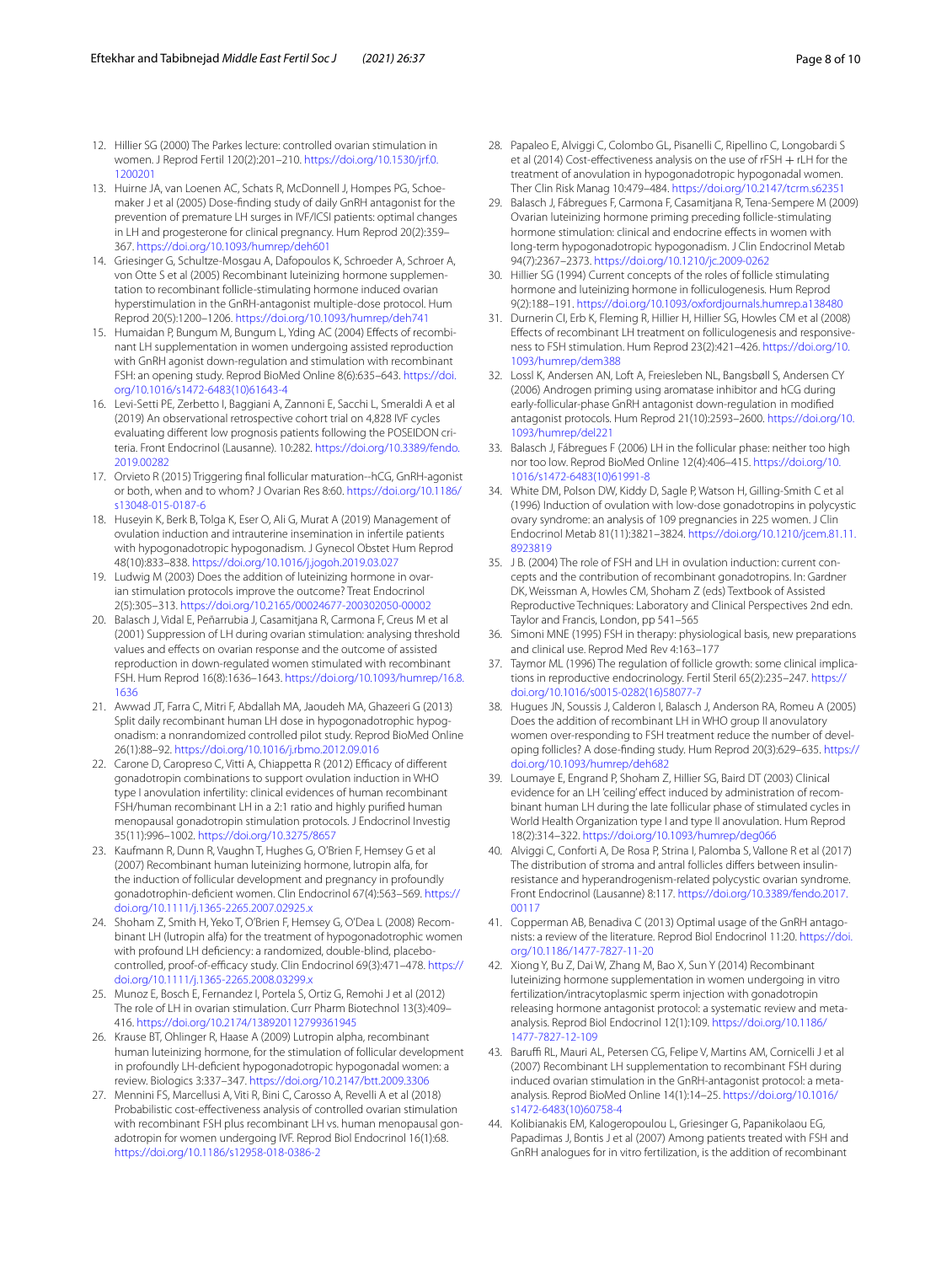LH associated with the probability of live birth? A systematic review and meta-analysis. Hum Reprod Update 13(5):445–452. [https://doi.org/10.](https://doi.org/10.1093/humupd/dmm008) [1093/humupd/dmm008](https://doi.org/10.1093/humupd/dmm008)

- 45. Mochtar MH, Danhof NA, Ayeleke RO, Van der Veen F, van Wely M (2017) Recombinant luteinizing hormone (rLH) and recombinant follicle stimulating hormone (rFSH) for ovarian stimulation in IVF/ICSI cycles. Cochrane Database Syst Rev 5(5):Cd005070. [https://doi.org/10.1002/14651858.](https://doi.org/10.1002/14651858.CD005070.pub3) [CD005070.pub3](https://doi.org/10.1002/14651858.CD005070.pub3)
- <span id="page-8-0"></span>46. Oliveira JB, Mauri AL, Petersen CG, Martins AM, Cornicelli J, Cavanha M et al (2007) Recombinant luteinizing hormone supplementation to recombinant follicle-stimulation hormone during induced ovarian stimulation in the GnRH-agonist protocol: a meta-analysis. J Assist Reprod Genet 24(2-3):67–75.<https://doi.org/10.1007/s10815-006-9095-4>
- <span id="page-8-1"></span>47. Santi D, Casarini L, Alviggi C, Simoni M (2017) Efficacy of follicle-stimulating hormone (FSH) alone, FSH+luteinizing hormone, human menopausal gonadotropin or FSH + human chorionic gonadotropin on assisted reproductive technology outcomes in the "personalized" medicine era: a meta-analysis. Front Endocrinol (Lausanne) 8:114. [https://doi.org/10.](https://doi.org/10.3389/fendo.2017.00114) [3389/fendo.2017.00114](https://doi.org/10.3389/fendo.2017.00114)
- <span id="page-8-2"></span>48. Hill MJ, Levens ED, Levy G, Ryan ME, Csokmay JM, DeCherney AH et al (2012) The use of recombinant luteinizing hormone in patients undergoing assisted reproductive techniques with advanced reproductive age: a systematic review and meta-analysis. Fertil Steril 97(5):1108–1114.e1. <https://doi.org/10.1016/j.fertnstert.2012.01.130>
- <span id="page-8-3"></span>49. Lehert P, Kolibianakis EM, Venetis CA, Schertz J, Saunders H, Arriagada P et al (2014) Recombinant human follicle-stimulating hormone (r-hFSH) plus recombinant luteinizing hormone versus r-hFSH alone for ovarian stimulation during assisted reproductive technology: systematic review and meta-analysis. Reprod Biol Endocrinol 12:17. [https://doi.org/10.1186/](https://doi.org/10.1186/1477-7827-12-17) [1477-7827-12-17](https://doi.org/10.1186/1477-7827-12-17)
- <span id="page-8-4"></span>50. Acevedo B, Sanchez M, Gomez JL, Cuadros J, Ricciarelli E, Hernández ER (2004) Luteinizing hormone supplementation increases pregnancy rates in gonadotropin-releasing hormone antagonist donor cycles. Fertil Steril 82(2):343–347. <https://doi.org/10.1016/j.fertnstert.2004.03.020>
- <span id="page-8-5"></span>51. König TE, van der Houwen LE, Overbeek A, Hendriks ML, Beutler-Beemsterboer SN, Kuchenbecker WK et al (2013) Recombinant LH supplementation to a standard GnRH antagonist protocol in women of 35 years or older undergoing IVF/ICSI: a randomized controlled multicentre study. Hum Reprod 28(10):2804–2812. <https://doi.org/10.1093/humrep/det266>
- <span id="page-8-6"></span>52. Bosch E, Labarta E, Crespo J, Simón C, Remohí J, Pellicer A (2011) Impact of luteinizing hormone administration on gonadotropin-releasing hormone antagonist cycles: an age-adjusted analysis. Fertil Steril 95(3):1031– 1036.<https://doi.org/10.1016/j.fertnstert.2010.10.021>
- <span id="page-8-7"></span>53. Chen LCC-R, Kong X-J, Qiu C-R (2019) Efects of luteinizing hormone supplementation on ovarian response and assisted reproductive technology outcomes in antagonist in vitro fertilization/intracytoplasmic sperm injection cycles: a meta-analysis. Reprod Dev Med 3(2):88–98
- <span id="page-8-8"></span>54. Levi-Setti PE, Cavagna M, Bulletti C (2006) Recombinant gonadotrophins associated with GnRH antagonist (cetrorelix) in ovarian stimulation for ICSI: comparison of r-FSH alone and in combination with r-LH. Eur J Obstet Gynecol Reprod Biol 126(2):212–216. [https://doi.org/10.1016/j.](https://doi.org/10.1016/j.ejogrb.2005.11.023) [ejogrb.2005.11.023](https://doi.org/10.1016/j.ejogrb.2005.11.023)
- <span id="page-8-9"></span>55. Humaidan P (2006) To add or not to add LH: comments on a recent commentary. Reprod BioMed Online 12(3):284–285. [https://doi.org/10.1016/](https://doi.org/10.1016/s1472-6483(10)60998-4) [s1472-6483\(10\)60998-4](https://doi.org/10.1016/s1472-6483(10)60998-4)
- <span id="page-8-10"></span>56. SK (2005) To add or not to add LH: consideration of LH concentration changes in individual patients 11(6):664–6
- <span id="page-8-11"></span>57. Vuong TN, Phung HT, Ho MT (2015) Recombinant follicle-stimulating hormone and recombinant luteinizing hormone versus recombinant folliclestimulating hormone alone during GnRH antagonist ovarian stimulation in patients aged ≥35 years: a randomized controlled trial. Hum Reprod 30(5):1188–1195. <https://doi.org/10.1093/humrep/dev038>
- <span id="page-8-12"></span>58. Younis JS, Izhaki I, Ben-Ami M (2016) The efect of LH supplementation to the GnRH antagonist protocol in advanced reproductive ageing women: a prospective randomized controlled study. Clin Endocrinol 84(1):99–106. <https://doi.org/10.1111/cen.12886>
- <span id="page-8-13"></span>59. Gómez-Palomares JL, Acevedo-Martín B, Andrés L, Ricciarelli E, Hernández ER (2005) LH improves early follicular recruitment in women over 38 years old. Reprod BioMed Online 11(4):409–414. [https://doi.org/10.1016/s1472-](https://doi.org/10.1016/s1472-6483(10)61131-5) [6483\(10\)61131-5](https://doi.org/10.1016/s1472-6483(10)61131-5)
- <span id="page-8-14"></span>60. Conforti A, Esteves SC, Humaidan P, Longobardi S, D'Hooghe T, Orvieto R et al (2021) Recombinant human luteinizing hormone co-treatment in ovarian stimulation for assisted reproductive technology in women of advanced reproductive age: a systematic review and meta-analysis of randomized controlled trials. Reprod Biol Endocrinol 19(1):91. [https://doi.](https://doi.org/10.1186/s12958-021-00759-4) [org/10.1186/s12958-021-00759-4](https://doi.org/10.1186/s12958-021-00759-4)
- <span id="page-8-15"></span>61. Ruvolo G, Bosco L, Pane A, Morici G, Cittadini E, Roccheri MC (2007) Lower apoptosis rate in human cumulus cells after administration of recombinant luteinizing hormone to women undergoing ovarian stimulation for in vitro fertilization procedures. Fertil Steril 87(3):542–546. [https://doi.org/](https://doi.org/10.1016/j.fertnstert.2006.06.059) [10.1016/j.fertnstert.2006.06.059](https://doi.org/10.1016/j.fertnstert.2006.06.059)
- <span id="page-8-16"></span>62. Ferraretti AP, Gianaroli L, Magli MC, D'Angelo A, Farfalli V, Montanaro N (2004) Exogenous luteinizing hormone in controlled ovarian hyperstimulation for assisted reproduction techniques. Fertil Steril 82(6):1521–1526. <https://doi.org/10.1016/j.fertnstert.2004.06.041>
- <span id="page-8-17"></span>63. De Placido G, Alviggi C, Perino A, Strina I, Lisi F, Fasolino A et al (2005) Recombinant human LH supplementation versus recombinant human FSH (rFSH) step-up protocol during controlled ovarian stimulation in normogonadotrophic women with initial inadequate ovarian response to rFSH. A multicentre, prospective, randomized controlled trial. Hum Reprod 20(2):390–396.<https://doi.org/10.1093/humrep/deh625>
- <span id="page-8-18"></span>64. Conforti A, Esteves SC, Di Rella F, Strina I, De Rosa P, Fiorenza A et al (2019) The role of recombinant LH in women with hypo-response to controlled ovarian stimulation: a systematic review and meta-analysis. Reprod Biol Endocrinol 17(1):18.<https://doi.org/10.1186/s12958-019-0460-4>
- <span id="page-8-19"></span>65. Sheikhha MH, Eftekhar M, Kalantar SM (2011) Investigating the association between polymorphism of follicle-stimulating hormone receptor gene and ovarian response in controlled ovarian hyperstimulation. J Hum Reprod Sci 4(2):86–90.<https://doi.org/10.4103/0974-1208.86089>
- <span id="page-8-20"></span>66. Loutradis D, Patsoula E, Minas V, Koussidis GA, Antsaklis A, Michalas S et al (2006) FSH receptor gene polymorphisms have a role for diferent ovarian response to stimulation in patients entering IVF/ICSI-ET programs. J Assist Reprod Genet 23(4):177–184.<https://doi.org/10.1007/s10815-005-9015-z>
- <span id="page-8-21"></span>67. Ferraretti AP, La Marca A, Fauser BC, Tarlatzis B, Nargund G, Gianaroli L (2011) ESHRE consensus on the defnition of 'poor response' to ovarian stimulation for in vitro fertilization: the Bologna criteria. Hum Reprod 26(7):1616–1624. <https://doi.org/10.1093/humrep/der092>
- <span id="page-8-22"></span>68. Berkkanoglu M, Isikoglu M, Aydin D, Ozgur K (2007) Clinical efects of ovulation induction with recombinant follicle-stimulating hormone supplemented with recombinant luteinizing hormone or low-dose recombinant human chorionic gonadotropin in the midfollicular phase in microdose cycles in poor responders. Fertil Steril 88(3):665–669. <https://doi.org/10.1016/j.fertnstert.2006.11.150>
- <span id="page-8-23"></span>69. Gizzo S, Andrisani A, Noventa M, Manfè S, Oliva A, Gangemi M et al (2015) Recombinant LH supplementation during IVF cycles with a GnRH-antagonist in estimated poor responders: a cross-matched pilot investigation of the optimal daily dose and timing. Mol Med Rep 12(3):4219–4229. <https://doi.org/10.3892/mmr.2015.3904>
- <span id="page-8-24"></span>70. Raju GA, Chavan R, Deenadayal M, Gunasheela D, Gutgutia R, Haripriya G et al (2013) Luteinizing hormone and follicle stimulating hormone synergy: a review of role in controlled ovarian hyper-stimulation. J Hum Reprod Sci 6(4):227–234.<https://doi.org/10.4103/0974-1208.126285>
- <span id="page-8-25"></span>71. Musters AM, van Wely M, Mastenbroek S, Kaaijk EM, Repping S, van der Veen F et al (2012) The effect of recombinant LH on embryo quality: a randomized controlled trial in women with poor ovarian reserve. Hum Reprod 27(1):244–250.<https://doi.org/10.1093/humrep/der371>
- <span id="page-8-26"></span>72. Barrenetxea G, Agirregoikoa JA, Jiménez MR, de Larruzea AL, Ganzabal T, Carbonero K (2008) Ovarian response and pregnancy outcome in poor-responder women: a randomized controlled trial on the efect of luteinizing hormone supplementation on in vitro fertilization cycles. Fertil Steril 89(3):546–553.<https://doi.org/10.1016/j.fertnstert.2007.03.088>
- <span id="page-8-27"></span>73. Ferraretti AP, Gianaroli L, Motrenko T, Feliciani E, Tabanelli C, Magli MC (2014) LH pretreatment as a novel strategy for poor responders. BioMed research international. 2014:926172. [https://doi.org/10.1155/2014/](https://doi.org/10.1155/2014/926172) [926172](https://doi.org/10.1155/2014/926172)
- <span id="page-8-28"></span>74. Humaidan P, Alviggi C, Fischer R, Esteves SC (2016) The novel POSEIDON stratifcation of 'Low prognosis patients in Assisted Reproductive Technology' and its proposed marker of successful outcome. F1000Res 5:2911. <https://doi.org/10.12688/f1000research.10382.1>
- <span id="page-8-29"></span>75. Conforti A, Esteves SC, Picarelli S, Iorio G, Rania E, Zullo F et al (2019) Novel approaches for diagnosis and management of low prognosis patients in